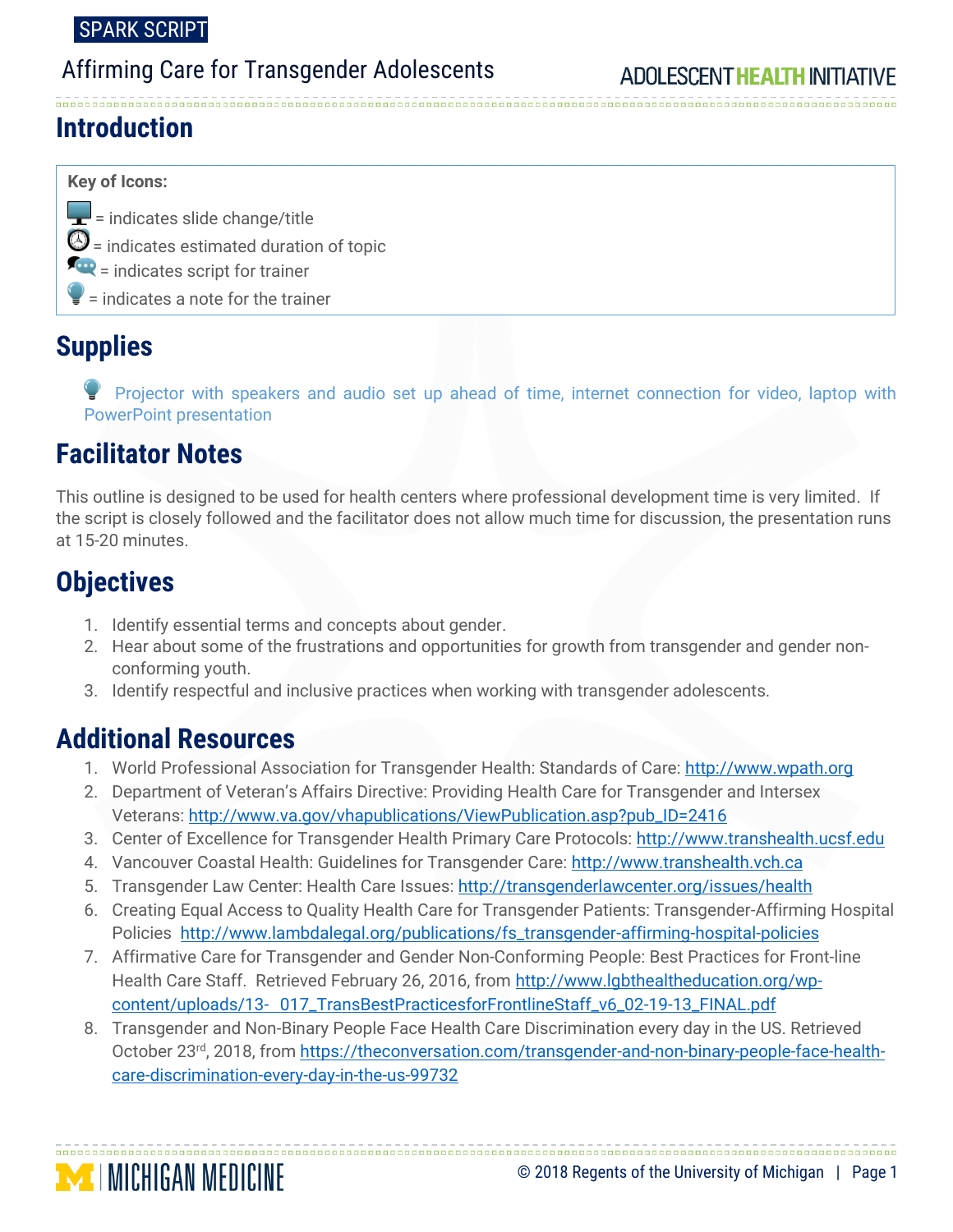### Affirming Care for Transgender Adolescents

# **Intro/Hook** (5 minutes)

### $\Box$  1 – TITLE SLIDE

**Introduce yourself/yourselves.** 

Today we're going to do a mini-training called a Spark. We'll be focusing on providing patientcentered care to adolescents and young adults who are transgender. There are a few things we can do to address the unique needs of transgender youth, and most of these center on being respectful. As one young person says, "We're not 'special' for being trans, we're just ourselves and we were born this way. So don't go, 'Oh my God it's a trans patient, what do I do?!' They're a person. Just talk to 'em." This Spark includes a video with transgender youth sharing what they need in a health care setting, and hopefully we'll each end up with a few ideas of how we can provide affirming care.

#### $2 -$  LGBTO+ SPARK SERIES

Today's Spark is part of a four-part series on providing patient centered care for LGBTQ+ youth. Sparks are short, and they don't cover all of the information about a topic. These four Sparks are the tip of the iceberg, and they're meant to "spark" thinking and discussion. We can all commit to learning more on our own outside of today and recognize that learning is a lifelong process.

Also, it's helpful to remember that each of us has a gender identity and a sexual orientation. The topics we are discussing may have personal relevance to the people sitting in this room. When we discuss these issues, let's do our best to be respectful.

# **Key Concepts**  $\Theta$  (10 minutes)

#### $- 3 - LGBTQ + 101$

The LGBTQ+ umbrella can include many identities. Today, we're going to focus in on the "T" in the acronym "LGBTQ+". The word "transgender" is an adjective which describes someone whose internal sense of their gender does not align with the gender they were assigned at birth.

#### 4 – TRANSGENDER AS AN UMBRELLA TERM

The word "transgender" itself is an umbrella term which includes many identities, including non-binary, genderqueer, agender, and gender non-conforming. The plus sign is a reminder that there are many more, and language evolves quickly, especially within youth culture.